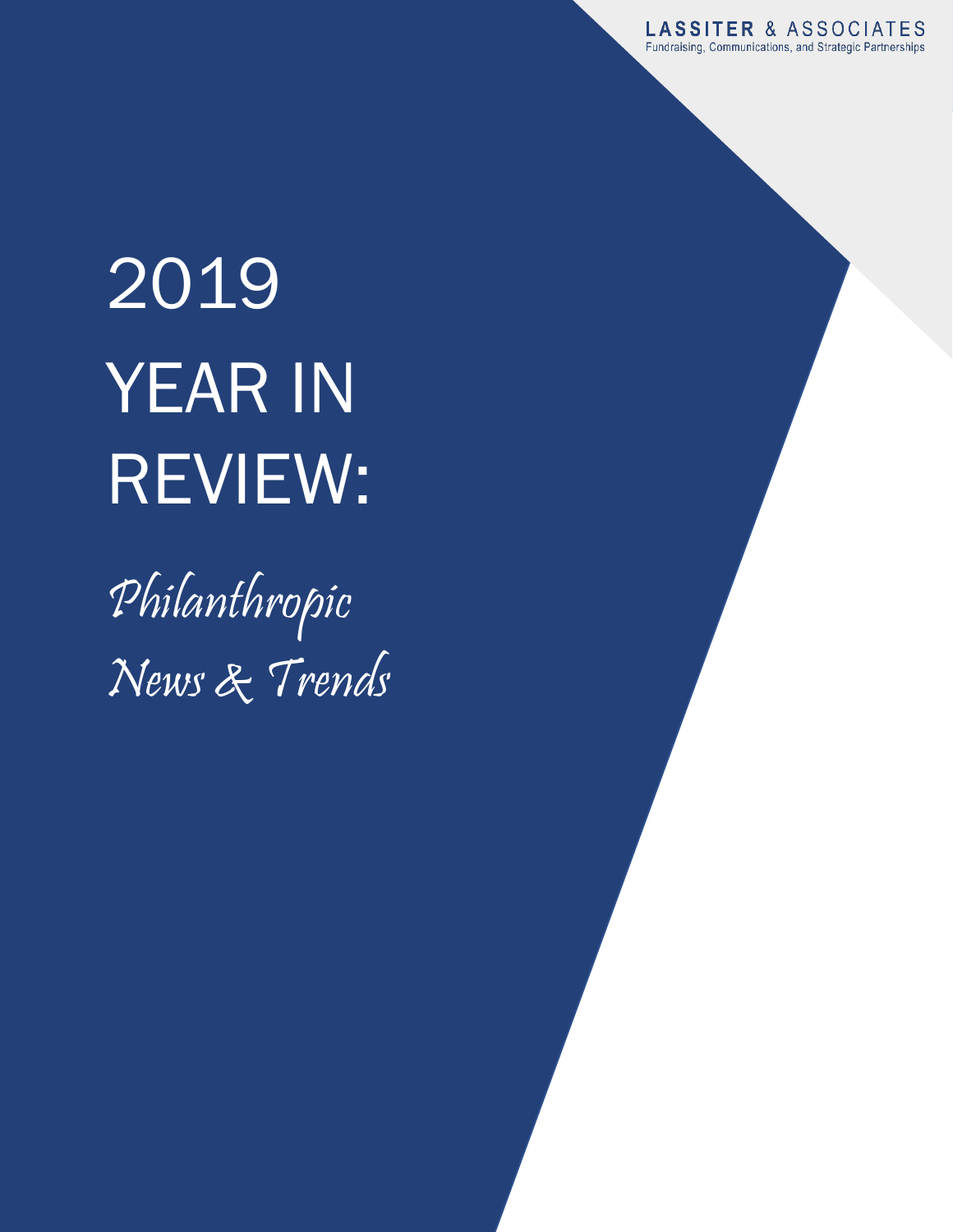# Table of Contents

| Introduction |                                                                                             | $\overline{2}$ |
|--------------|---------------------------------------------------------------------------------------------|----------------|
| January:     | More Charitable Giving Projections and Greater Underlying Disquiet                          | 3              |
| February:    | Blackbaud Institute Releases 2018 Charitable Giving Report                                  | 3              |
| March:       | In a World of Fewer Donors, What Should Your Organization Do?                               | 4              |
| April:       | State of Social Entrepreneurship 2019                                                       | 4              |
| May:         | 13 Common Fundraising Mistakes Made by New Nonprofit Organizations                          | 5              |
| June:        | This Funder is Getting to the Root of Problems with a Do, Learn,<br>Share Approach          | 5              |
| July:        | Can Organized Philanthropy Learn to Learn?                                                  | 6              |
| August:      | Women Give More with Less                                                                   | 6              |
| September:   | Eight Key Actions Nonprofits Should Take When Pursuing Sponsors                             | $\overline{7}$ |
| October:     | JPMorgan Chase Invests \$675,000 to Help 20 Nonprofits Led by<br>or Serving People of Color | $\overline{7}$ |
| November:    | Silicon Valley's Brand of Philanthropy                                                      | 8              |
| December:    | Rethinking Philanthropy For The Next Generation                                             | 8              |
| Bibliography |                                                                                             | $9 - 10$       |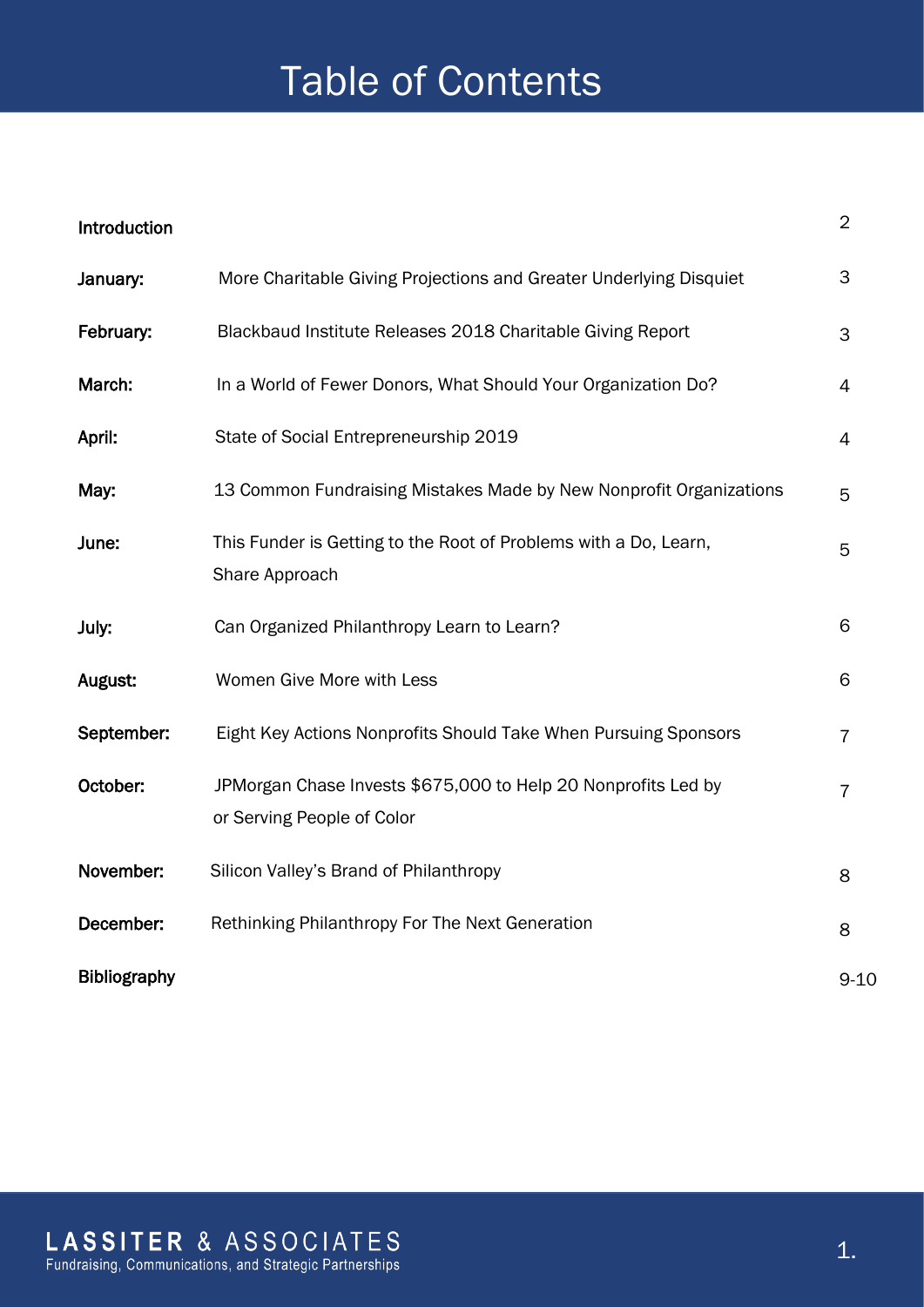### Introduction



We hope this catalog serves as a tool for leaders and their organizations. Many of the published articles this year have demonstrated more ways for nonprofits, NGOs, and charities to raise funds to support their visions and missions.

We have used our vantage point as communications and fundraising consultants to observe shifts in philanthropic efforts over the course of the year while at the same time observing trends from the perspectives of our clients and their communities. We know that it is essential for our clients to keep track of these changes, opportunities, and trends in order to strategize for the years ahead and sustain optimal fundraising efforts; that is why we have assembled twelve articles representing pivotal trends from 2019 and for the years ahead.

Lassiter & Associates, LLC, is a consulting firm specializing in strategy and implementation for organizational planning, fundraising, public relations, and communications. Our clients include nonprofit organizations, corporations, and foundations. Through entrepreneurial thinking and execution, we partner with our clients to drive strategic and impactful change within their organizations.

Valeria Lassiter CEO *Lassiter & Associates, LLC www.lassiterassociates.org*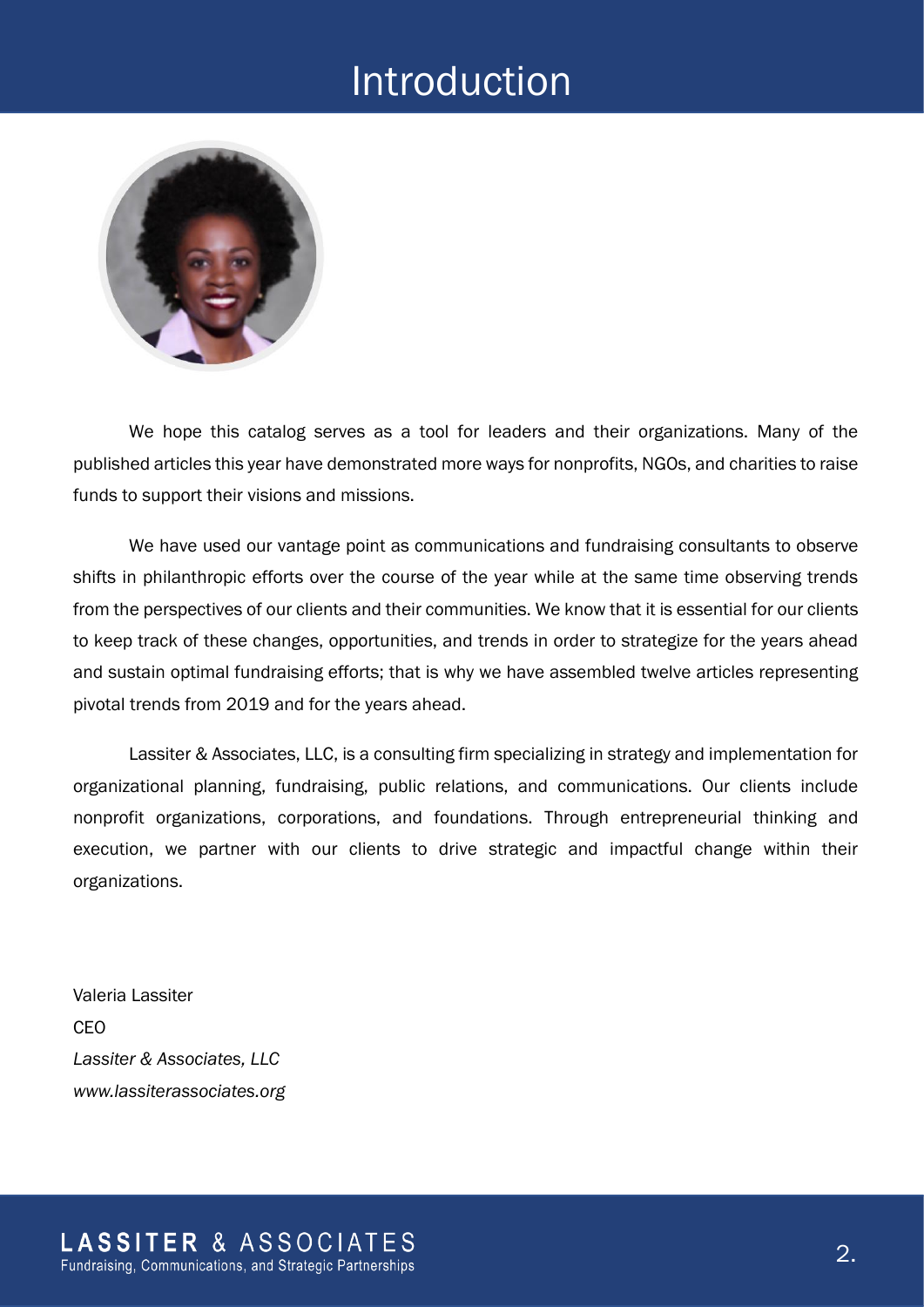## January & February

#### " More Charitable Giving Projections and Greater Underlying Disquiet"

Nonprofit Quarterly **January** Ruth McCambridge

McCambridge overviews the IUPUI Lilly School of Philanthropy and Marts & Lundy's *The Philanthropy Outlook*. This document details projections of the charitable giving outlook for the next two years, especially as they relate to changes in tax law. These predictions are cautiously optimistic, despite earlier concern. Some of their general forecasts for giving include growth in total charitable giving, growth in giving by individuals, greater giving from foundations, estates, and corporations, and increased giving to nonprofits centered on education, health, and publicsociety benefits. Despite these more optimistic outlooks for the future, they also detail possible scenarios in which these upturns in charitable giving belief a more concerning economic trend.

#### " Blackbaud Institute Releases 2018 Charitable Giving Report"

PR Newswire February **Blackbaud** 

Blackbaud, a cloud software company focused on social good, released their seventh annual [Charitable Giving Report](https://c212.net/c/link/?t=0&l=en&o=2380072-1&h=1224449805&u=http%3A%2F%2Fwww.blackbaudinstitute.com%2Fcharitablegiving&a=2018+Charitable+Giving+Report) by the Blackbaud Institute for Philanthropic Impact™. The report analyzes trends in overall and online giving in the U.S. nonprofit sector. Highlights of this year's report, drawing on data from giving in 2018, include an overall increase in charitable giving (1.5%) and well as in online giving (1.2%). It also found that technology becoming more substantially involved in funding; 8.5% of overall fundraising revenue outside of grants came from an online source, and 24% of these online transactions were made on a mobile device. Looking at trends since 2016, the report also found that overall giving has increased 9% and online giving has increased 17%.

1. McCambridge, Ruth. "More Charitable Giving Projections-and Greater Underlying Disquiet." *Non Profit News | Nonprofit Quarterly*, 24 Jan. 2019[, www.nonprofitquarterly.org/more-charitable-giving](http://www.nonprofitquarterly.org/more-charitable-giving-projections-and-greater-underlying-disquiet/)[projections-and-greater-underlying-disquiet/.](http://www.nonprofitquarterly.org/more-charitable-giving-projections-and-greater-underlying-disquiet/)

2. Blackbaud. "Blackbaud Institute Releases 2018 Charitable Giving Report." PR Newswire: Press Release Distribution, Targeting, Monitoring and Marketing, 20 Feb. 2019[, www.prnewswire.com/news](http://www.prnewswire.com/news-releases/blackbaud-institute-releases-2018-charitable-giving-report-300798657.html)[releases/blackbaud-institute-releases-2018-charitable-giving-report-300798657.html](http://www.prnewswire.com/news-releases/blackbaud-institute-releases-2018-charitable-giving-report-300798657.html)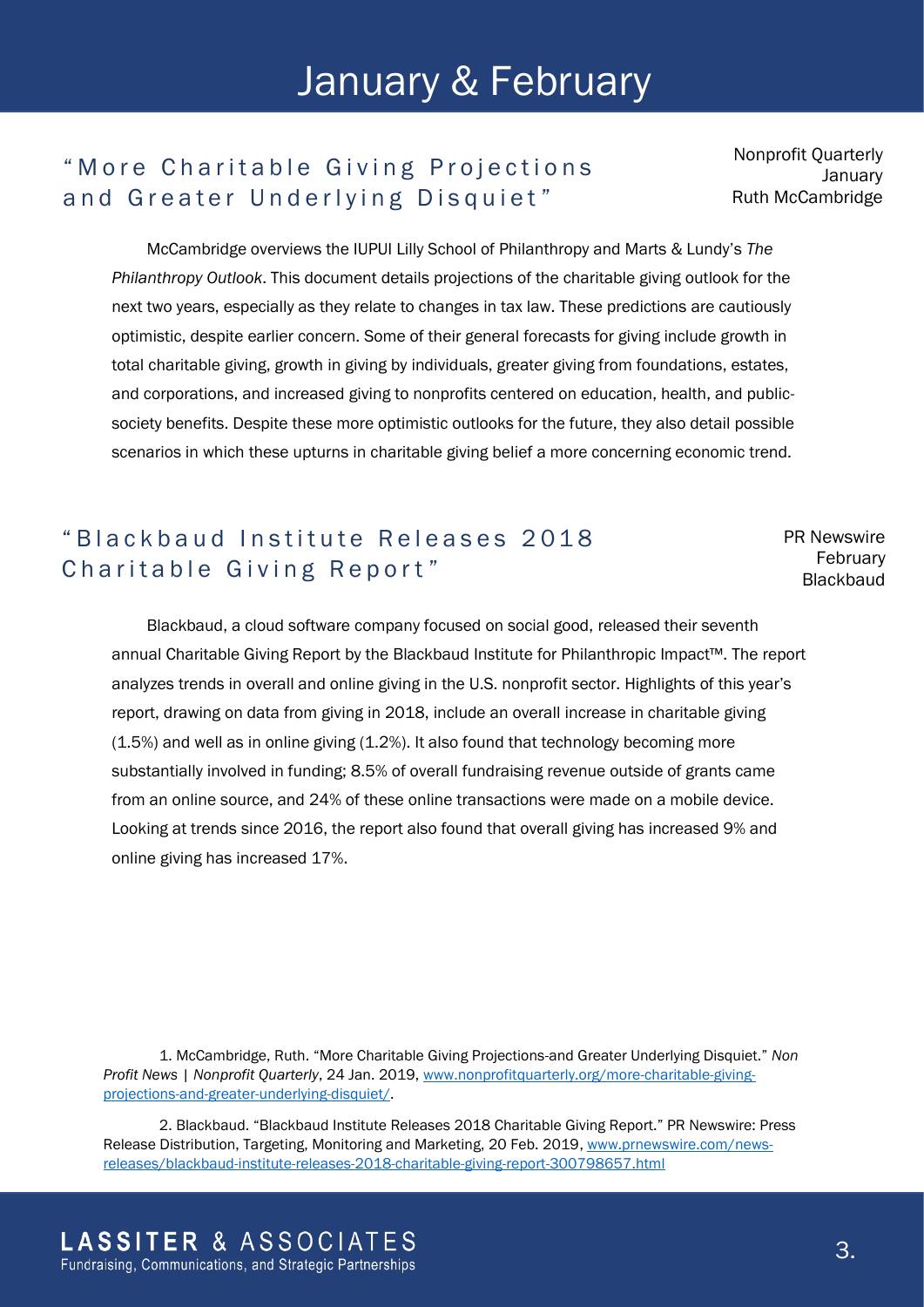#### " In a World of Fewer Donors, What Should Your Organization Do?"

Nonprofit Quarterly March Martin Levine & Ruth McCambridge

Increasingly nonprofits are seeing a trend of fewer donors, but with larger average gifts. Data from 2018 shows that, while total giving increased, the total number of donors fell by more than 4%, and donor retention fell more than 6%. This presents a problem for smaller nonprofits especially because diverse capital is essential for an organization's robustness and avoid vulnerability should a donor fall through. It may also indicate the start of a downward trend in the sector. Levine and McCambridge suggest that tactical methods that smaller nonprofits are tending towards, such as making funding requests more visually appealing or making it easier to opt into recurring giving, are less effective than strategic moves. They encourage nonprofits to be selfish to an extent; to focus on maintaining their own resources and seeing that their needs are met. They close with a quote by Rabbi Hillel: "If I am not for myself, who is for me? And being for my own self, what am I? And if not now, when?"

#### " State of Social Entrepreneurship 2 0 1 9 "

Echoing Green April Ben Beers, Cara Lee, Liza Mueller, and Janna Oberdorf

Echoing Green, a global nonprofit that provides fellowships, seed-stage funding, and strategic support to social entrepreneurs, received 2,574 applications for their 2019 cycle. Using these applications as a sample, they examine what data can be gleaned about the state of entrepreneurship and funding across the globe. Their applicants represent 3,006 people from 161 countries, and Echoing Green believes that they represent one of the largest collections of data on social enterprise applicants. From these applications they found some trends in funding bias. These biases disadvantage people of color, women, and indigenous leaders, and show disproportionate concentrations of global wealth. In addition, they found that funding is heavily concentrated in a small portion of organizations. There are intersectional funding inequalities; women, people of color, and those operating in countries determined to be lower on indices of development potential face the greatest biases, and those with a combination of any of these demographics face greater bias. The greatest disparity was between their black applicants and their white applicants; median funding for white applicants was \$12,245. For black applicants, the median was \$0.

3. Levine, Martin, and Ruth McCambridge. "In a World of Fewer Donors, What Should Your Organization Do?" Non Profit News | Nonprofit Quarterly, 13 Mar. 2019, [www.nonprofitquarterly.org/in-a](http://www.nonprofitquarterly.org/in-a-world-of-fewer-donors-what-should-your-organization-do)[world-of-fewer-donors-what-should-your-organization-do.](http://www.nonprofitquarterly.org/in-a-world-of-fewer-donors-what-should-your-organization-do)

4. Beers, Ben, et al. "State of Social Entrepreneurship 2019." Echoing Green, 10 Apr. 2019, [www.echoinggreen.org/ideas/state-social-entrepreneurship-2019.](http://www.echoinggreen.org/ideas/state-social-entrepreneurship-2019)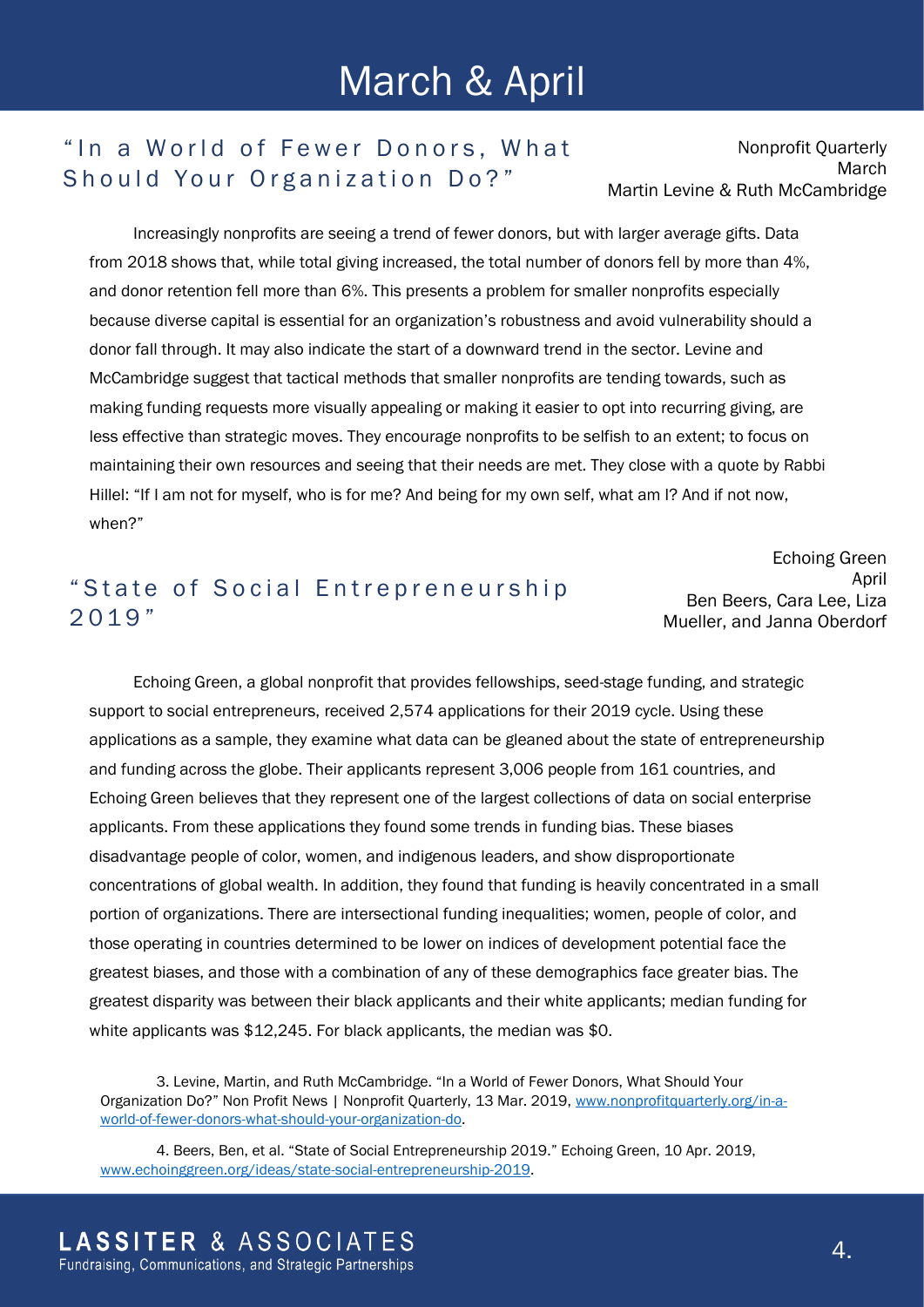# May & June

#### "13 Common Fundraising Mistakes Made by New Nonprofit Organizations"

Forbes May Forbes Nonprofit Council

The National Center for Charitable Statistics found that there are over 1.5 million tax-exempt organizations in the U.S., making finding donors difficult for nonprofits without an established reputation. To help fledgling nonprofits find funders, the Forbes Nonprofit Council, comprised of 13 chief executives from successful nonprofits, created a list of the most common mistakes they see new organizations making and what can be done to avoid them. Their advice includes focusing on relationships that donations build rather than the amount given, communicating about what your organization is doing and how donations help, diversifying your funding portfolio, and finding funders that align with your mission rather than trying to appeal to everyone.

#### " This Funder is Getting to the Root of Problems with a Do, Learn, Share Approach"

Forbes June Alyssa Wright

Philanthropist Charlotte Wagner, founder of Boston's Wagner Foundation, established a framework called "Do, Learn, Share" that gives a chance for grantee partners to "establish best practices for long term impact" and ensure resources are well and encourage collaboration amongst NGOs.

The Wagner Foundation shows the success of their model with the example of one of their grantees who has recently benefited from it: Root Capital. Root Capital connects farmers in Latin America, Africa, and Asia to global markets. In 2018, they launched their Gender Equity Grants program that was being funded by Wagner Foundation. When it became clear that their deadlines would need to be extended another six months, the Foundation not only supported the extension, they asked Root Capital to keep them updated about what was working and what wasn't so they could continue to learn and grow from this setback. Wagner says this framework is based on a willingness to take risks, something the nonprofit community sorely needs, and to learn how to "better serve the communities they care about".

5. Council, Forbes Nonprofit. "13 Common Fundraising Mistakes Made By New Nonprofit Organizations." Forbes, Forbes Magazine, 16 May 2018, [www.forbes.com/sites/forbesnonprofitcouncil/2018/05/16/13-common-fundraising-mistakes-made-by](http://www.forbes.com/sites/forbesnonprofitcouncil/2018/05/16/13-common-fundraising-mistakes-made-by-new-nonprofit-organizations/#7386c14687ed)[new-nonprofit-organizations/#7386c14687ed.](http://www.forbes.com/sites/forbesnonprofitcouncil/2018/05/16/13-common-fundraising-mistakes-made-by-new-nonprofit-organizations/#7386c14687ed)

6. Wright, Alyssa. "This Funder Is Getting To The Root Of Problems With A Do, Learn, Share Approach To Philanthropy." Forbes, Forbes Magazine, 19 June 2019, [www.forbes.com/sites/alyssawright/2019/06/17/this-funder-is-getting-to-the-root-of-problems-with-a-do](http://www.forbes.com/sites/alyssawright/2019/06/17/this-funder-is-getting-to-the-root-of-problems-with-a-do-learn-share-approach-to-philanthropy/#43bba790585e)[learn-share-approach-to-philanthropy/#43bba790585e.](http://www.forbes.com/sites/alyssawright/2019/06/17/this-funder-is-getting-to-the-root-of-problems-with-a-do-learn-share-approach-to-philanthropy/#43bba790585e)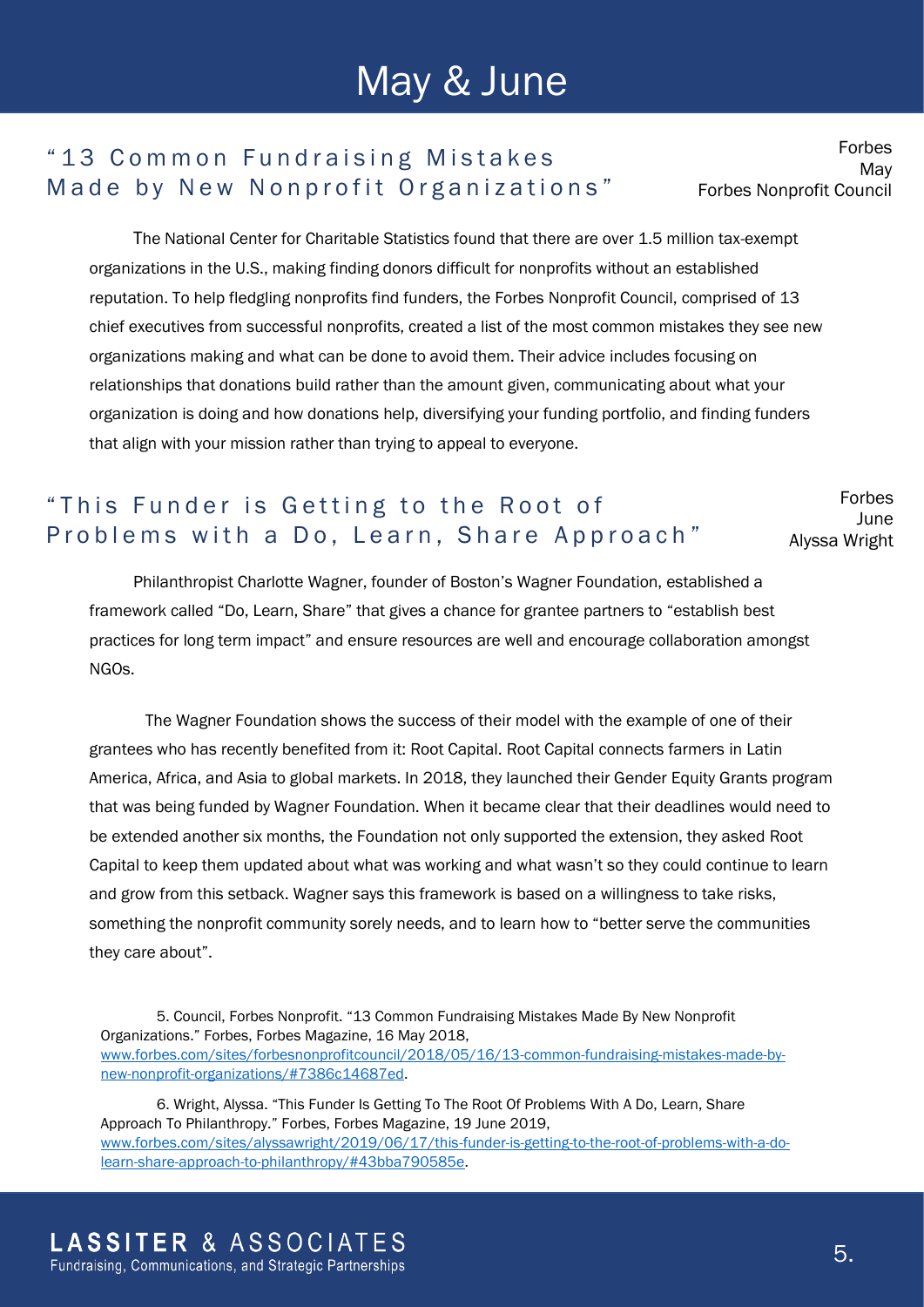#### " Can Organized Philanthropy Learn to Learn?"

Forbes Magazine July Timothy McClimon

McClimon reviews Learning in Philanthropy: A Guidebook, published by Grantmakers for Effective Organizations (GEO), as a resource for nonprofit organizations to "make lasting progress toward the goals that they share with their nonprofit partners and communities". To do this, he says, these organizations need to be constantly learning: about what is happening in their community and how change is impacting nonprofits.

The GEO is made up of over 7,000 grant-makers who seek to disseminate grant-making practices to strengthen the philanthropic field. Their guidebook is based on the feedback and advice from these grant-makers and seeks to answer questions nonprofits may have about how to learn and grow with their donors and community, and to better connect with learning at all levels of their organization.

> Philanthropy Women August Kiersten Marek

#### " Women Give More with Less"

Research recently conducted by PayPal indicates that, despite making 19% less than men, women are donating more and getting more generous as they age. PayPal's 2018 annual Global Impact Report, drawing on the payments they process for more than half a million charities, shows trends in where and how people donate their money electronically. Some key information from this report includes data showing that people from the lowest income bracket give the greatest percentage of their income, women donate more frequently on average than men, and women 50 and over donate more than any other category. Marek notes that this research can be a great model for corporations to highlight women's leadership in philanthropy.

7. McClimon, Timothy J. "Can Organized Philanthropy Learn To Learn?" Forbes, Forbes Magazine, 29 July 2019[, www.forbes.com/sites/timothyjmcclimon/2019/07/29/can-organized-philanthropy-learn-to](http://www.forbes.com/sites/timothyjmcclimon/2019/07/29/can-organized-philanthropy-learn-to-learn/#4d4b12744946)[learn/#4d4b12744946.](http://www.forbes.com/sites/timothyjmcclimon/2019/07/29/can-organized-philanthropy-learn-to-learn/#4d4b12744946)

8. Marek, Kiersten. "Women Give More from Less." *Philanthropy Women*, 27 Aug. 2019, [www.philanthropywomen.org/research/women-give-more-from-less.](http://www.philanthropywomen.org/research/women-give-more-from-less)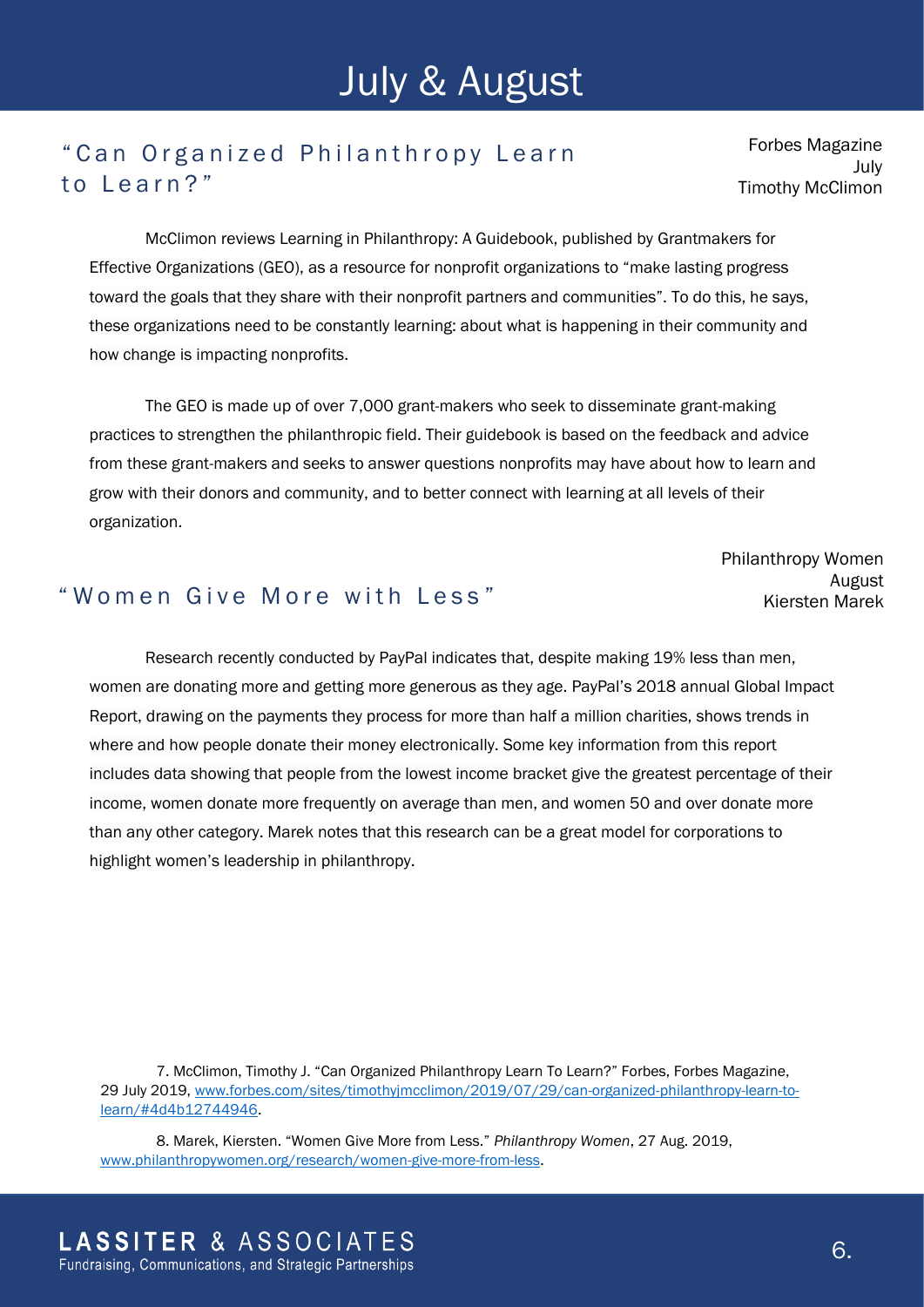## September & October

#### "Silicon Valley's Brand of Philanthropy" [Kia Kokalitcheva]

Axios November

Many nonprofits rely on corporate sponsors for funding needed to operate their organization and to reach a wider audience, but it can be difficult to get attention from corporations, especially the right corporations. Eight members of Forbes' Nonprofit Council give their guidance on success and standing out. Some of their advice discusses how to be more attractive to corporate sponsors, such as clearly stating what association with your organization will bring to corporations and tuning into what's in it for funding partners. Others talk about values, advising nonprofits to seek sponsors with matching ethics and setting boundaries about what your organization will and will not negotiate on.

" JP M organ Chase Invests \$675,000 to Help 20 Nonprofits Led by or Serving People of Color"

Crain's Detroit Business **October** 

On October 29th, JPMorgan Chase, in partnership with IFF and Fiscal Management Associates, contributed \$675,000 to the Stronger Nonprofits Initiative. This initiative works with 20 Detroit-based nonprofits, all of which are led by people of color or serve low-income communities of color in Detroit. Leaders of these nonprofits will participate in full-day workshops and one-on-one sessions on topics of "financial management, capital access, facility management, and the role real estate analysis plays in the financial health of their organizations", all intended to help the participants build capacity and maximize the impact of their organizations. This investment is part of JPMorgan Chase's \$200 million commitment to aid in Detroit's economic recovery.

9. Kokalitcheva, Kia. "Silicon Valley's Brand of Philanthropy." Axios, 30 Nov. 2019, [www.axios.com/silicon-valley-philanthropy-charitable-giving-4e6c8e08-c581-4b8c-973b-cf4afb2bcd5e.html.](http://www.axios.com/silicon-valley-philanthropy-charitable-giving-4e6c8e08-c581-4b8c-973b-cf4afb2bcd5e.html)

10. "JPMorgan Chase Investing \$675,000 to Help 20 Nonprofits Led by or Serving People of Color." Crain's Detroit Business, 30 Oct. 2019, [www.crainsdetroit.com/nonprofit/jpmorgan-chase-investing-](http://www.crainsdetroit.com/nonprofit/jpmorgan-chase-investing-675000-help-20-nonprofits-led-or-serving-people-color)[675000-help-20-nonprofits-led-or-serving-people-color.](http://www.crainsdetroit.com/nonprofit/jpmorgan-chase-investing-675000-help-20-nonprofits-led-or-serving-people-color)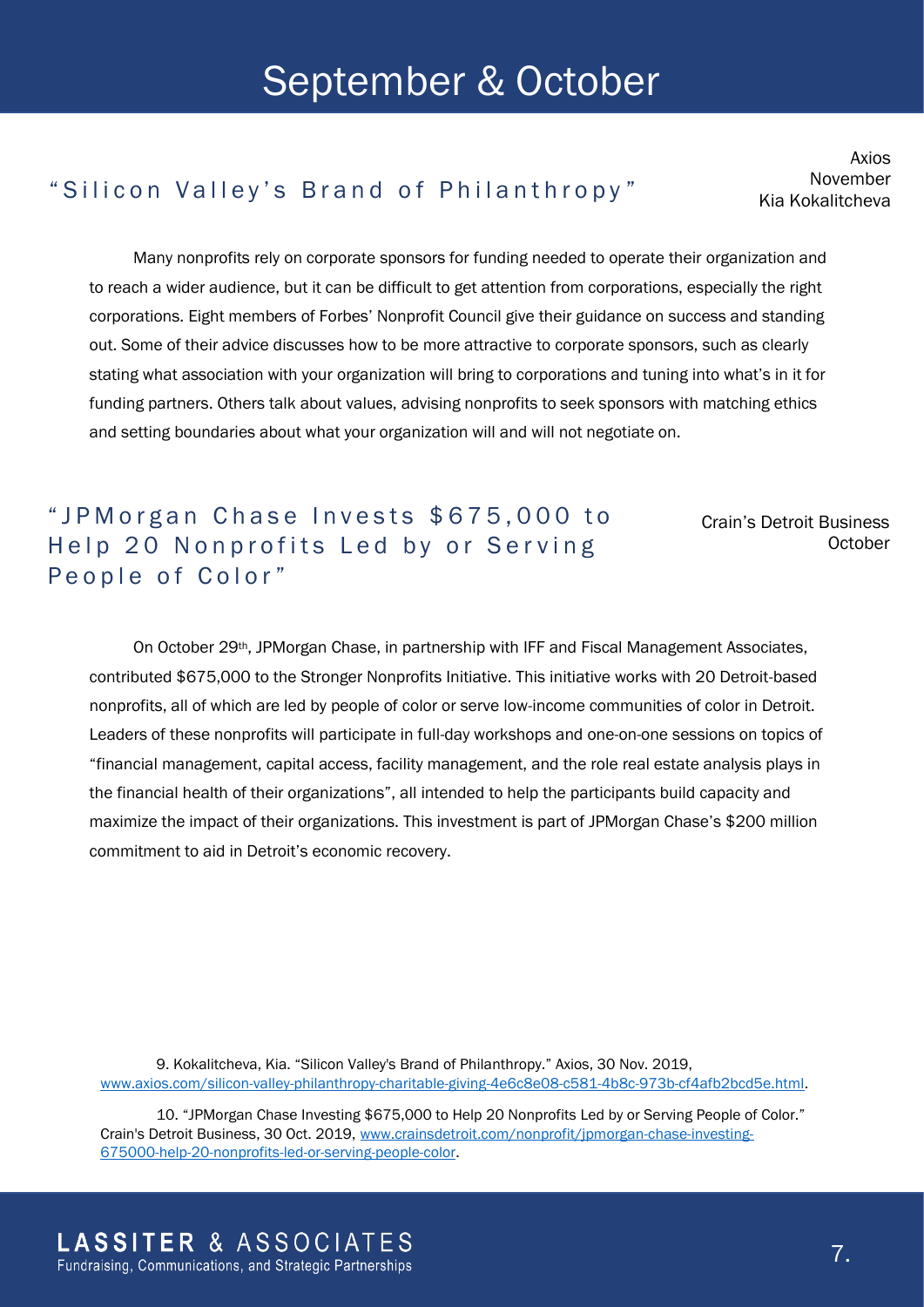#### " Eight Key Actions Nonprofits Should Take When Pursuing Sponsors"

Forbes September Expert Panel, Forbes Nonprofit Council

The new money class of Silicon Valley is increasingly seeking to commit their donations to "effective altruism" by using data to seek the causes with the highest yield. This method is focused on big picture issues that are deemed fixable, but often neglect local issues, more traditional areas of giving like the arts, and ongoing hard-to-fix issues like hunger and inequality. Over the past few years, only 10% of donations from Silicon Valley (excluding San Francisco) have gone to local charities, and less than half of that have gone to groups that deal with community issues like food banks. Kokalitcheva remains hopeful though, saying that local nonprofits are getting wise to this trend and beginning to be clearer about community issues and their solutions, and tracking "impact metrics" to show exactly how their organization is helping people.

#### "Rethinking Philanthropy For The Next Generation"

Forbes December Lawson Bader, Forbes Nonprofit Council

Millennials are increasingly being recognized as the most generous generation, despite earning less and having greater debt than previous generations. Entrepreneurs in the generation are giving more than twice their time and money to charitable causes than baby boomer and Gen X entrepreneurs, and overwhelmingly use the power of collective action to make their small changes have a greater impact. This new shift in charitable demographic means a change in giving patterns; millennials tend to give frequently, in small amounts, and often online. Millennials are also more likely to give to causes meant to ease suffering rather than what previous generations preferred: hospitals, arts, and education. Bader expresses concern that this may mean a trend away from giving to sustainability causes or causes that address bigger societal issues and calls for a rebranding of this type of philanthropy so it will better mesh with Millennial values.

11. Council, Forbes Nonprofit. "Eight Key Actions Nonprofits Should Take When Pursuing Sponsors." Forbes, Forbes Magazine, 13 Sept. 2019, [www.forbes.com/sites/forbesnonprofitcouncil/2019/09/13/eight-key-actions-nonprofits-should-take-when](http://www.forbes.com/sites/forbesnonprofitcouncil/2019/09/13/eight-key-actions-nonprofits-should-take-when-pursuing-sponsors/#3a86f5b35314)[pursuing-sponsors/#3a86f5b35314.](http://www.forbes.com/sites/forbesnonprofitcouncil/2019/09/13/eight-key-actions-nonprofits-should-take-when-pursuing-sponsors/#3a86f5b35314)

12. Bader, Lawson. "Rethinking Philanthropy For The Next Generation." Forbes, Forbes Magazine, 16 Dec. 2019, [www.forbes.com/sites/forbesnonprofitcouncil/2019/12/16/rethinking-philanthropy-for-the](http://www.forbes.com/sites/forbesnonprofitcouncil/2019/12/16/rethinking-philanthropy-for-the-next-generation/#6ac180ea1cc9)[next-generation/#6ac180ea1cc9.](http://www.forbes.com/sites/forbesnonprofitcouncil/2019/12/16/rethinking-philanthropy-for-the-next-generation/#6ac180ea1cc9)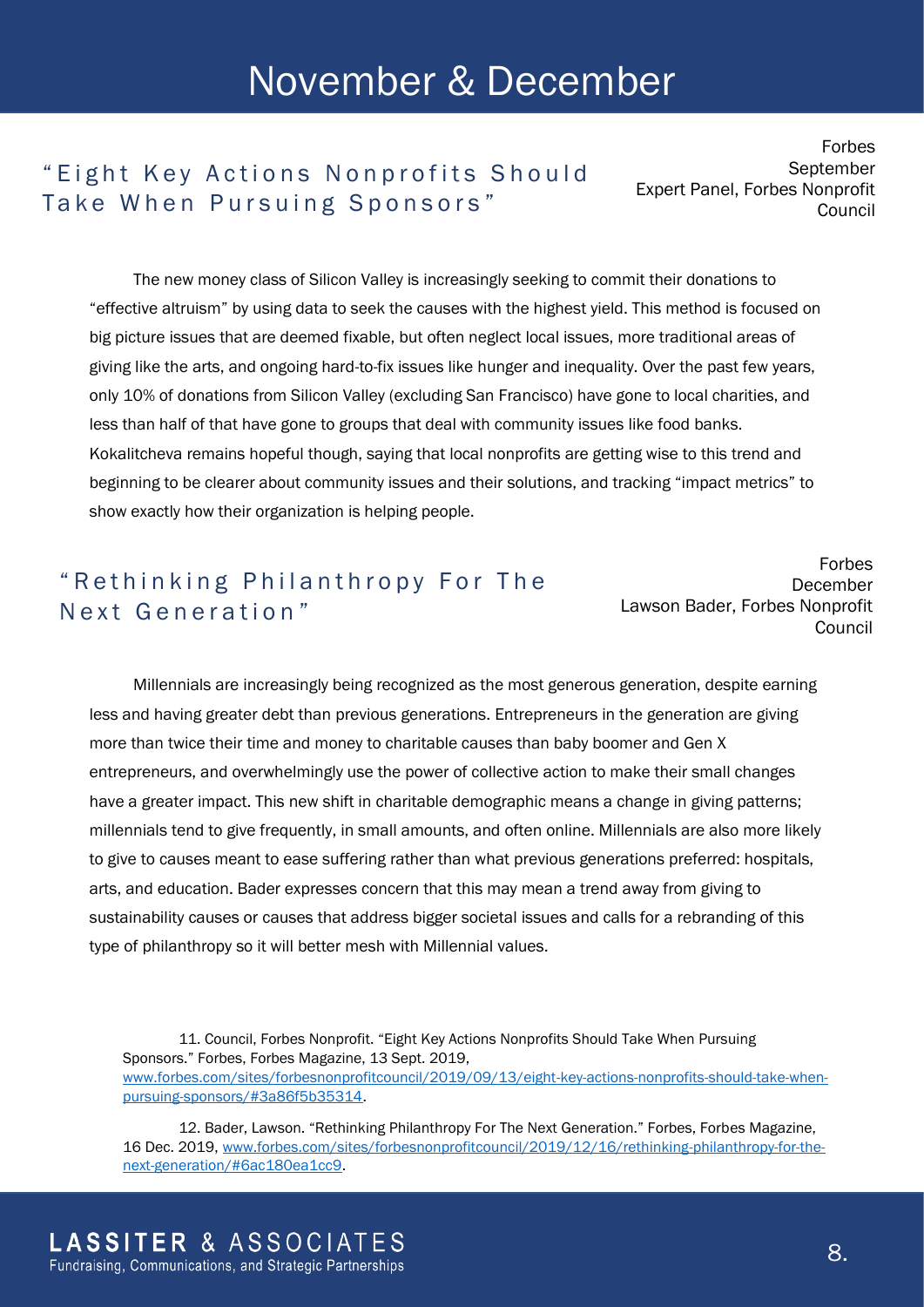- "JPMorgan Chase Investing \$675,000 to Help 20 Nonprofits Led by or Serving People of Color." *Crain's Detroit Business*, 30 Oct. 2019, [www.crainsdetroit.com/nonprofit/jpmorgan-chase-investing-675000-help-20](http://www.crainsdetroit.com/nonprofit/jpmorgan-chase-investing-675000-help-20-nonprofits-led-or-serving-people-color) [nonprofits-led-or-serving-people-color.](http://www.crainsdetroit.com/nonprofit/jpmorgan-chase-investing-675000-help-20-nonprofits-led-or-serving-people-color)
- Bader, Lawson. "Rethinking Philanthropy For The Next Generation." *Forbes*, Forbes Magazine, 16 Dec. 2019, [www.forbes.com/sites/forbesnonprofitcouncil/2019/12/16/rethinking](http://www.forbes.com/sites/forbesnonprofitcouncil/2019/12/16/rethinking-philanthropy-for-the-next-generation/#6ac180ea1cc9)[philanthropy-for-the-next-generation/#6ac180ea1cc9.](http://www.forbes.com/sites/forbesnonprofitcouncil/2019/12/16/rethinking-philanthropy-for-the-next-generation/#6ac180ea1cc9)
- Beers, Ben, et al. "State of Social Entrepreneurship 2019." *Echoing Green*, 10 Apr. 2019, [www.echoinggreen.org/ideas/state-social-entrepreneurship-2019.](http://www.echoinggreen.org/ideas/state-social-entrepreneurship-2019)
- Blackbaud. "Blackbaud Institute Releases 2018 Charitable Giving Report." *PR Newswire: Press Release Distribution, Targeting, Monitoring and Marketing*, 20 Feb. 2019, [www.prnewswire.com/news-releases/blackbaud-institute-releases-2018](http://www.prnewswire.com/news-releases/blackbaud-institute-releases-2018-charitable-giving-report-300798657.html) [charitable-giving-report-300798657.html](http://www.prnewswire.com/news-releases/blackbaud-institute-releases-2018-charitable-giving-report-300798657.html)
- Council, Forbes Nonprofit. "13 Common Fundraising Mistakes Made By New Nonprofit Organizations." *Forbes*, Forbes Magazine, 16 May 2018, [www.forbes.com/sites/forbesnonprofitcouncil/2018/05/16/13-common](http://www.forbes.com/sites/forbesnonprofitcouncil/2018/05/16/13-common-fundraising-mistakes-made-by-new-nonprofit-organizations/#7386c14687ed)[fundraising-mistakes-made-by-new-nonprofit-organizations/#7386c14687ed.](http://www.forbes.com/sites/forbesnonprofitcouncil/2018/05/16/13-common-fundraising-mistakes-made-by-new-nonprofit-organizations/#7386c14687ed)
- Council, Forbes Nonprofit. "Eight Key Actions Nonprofits Should Take When Pursuing Sponsors." *Forbes*, Forbes Magazine, 13 Sept. 2019, [www.forbes.com/sites/forbesnonprofitcouncil/2019/09/13/eight-key-actions](http://www.forbes.com/sites/forbesnonprofitcouncil/2019/09/13/eight-key-actions-nonprofits-should-take-when-pursuing-sponsors/#3a86f5b35314)[nonprofits-should-take-when-pursuing-sponsors/#3a86f5b35314.](http://www.forbes.com/sites/forbesnonprofitcouncil/2019/09/13/eight-key-actions-nonprofits-should-take-when-pursuing-sponsors/#3a86f5b35314)
- Kokalitcheva, Kia. "Silicon Valley's Brand of Philanthropy." *Axios*, 30 Nov. 2019, [www.axios.com/silicon-valley-philanthropy-charitable-giving-4e6c8e08-c581-4b8c-](http://www.axios.com/silicon-valley-philanthropy-charitable-giving-4e6c8e08-c581-4b8c-973b-cf4afb2bcd5e.html)[973b-cf4afb2bcd5e.html.](http://www.axios.com/silicon-valley-philanthropy-charitable-giving-4e6c8e08-c581-4b8c-973b-cf4afb2bcd5e.html)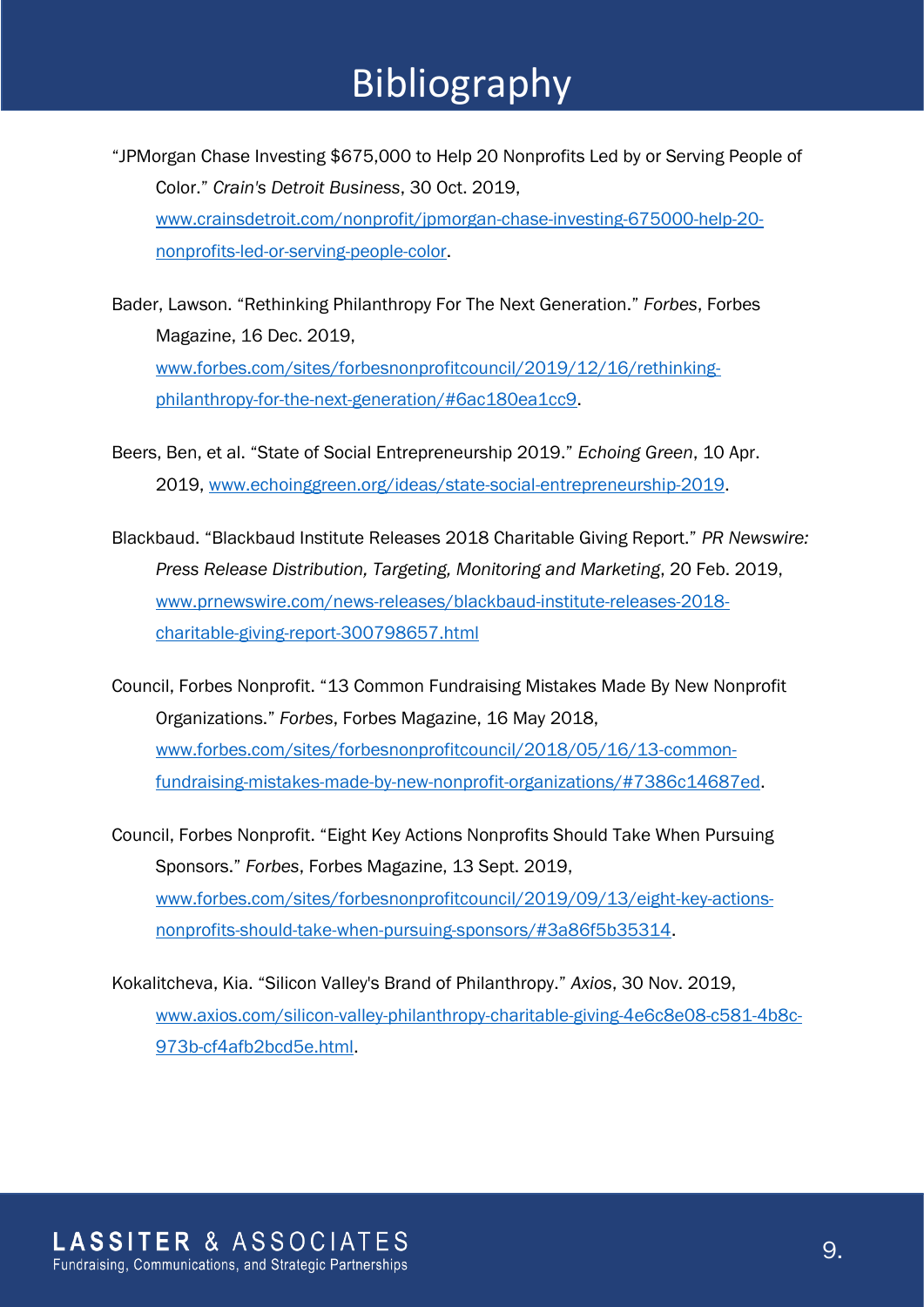# Bibliography

Levine, Martin, and Ruth McCambridge. "In a World of Fewer Donors, What Should Your Organization Do?" *Non Profit News | Nonprofit Quarterly*, 13 Mar. 2019, [www.nonprofitquarterly.org/in-a-world-of-fewer-donors-what-should-your](http://www.nonprofitquarterly.org/in-a-world-of-fewer-donors-what-should-your-organization-do)[organization-do.](http://www.nonprofitquarterly.org/in-a-world-of-fewer-donors-what-should-your-organization-do)

Marek, Kiersten. "Women Give More from Less." *Philanthropy Women*, 27 Aug. 2019, [www.philanthropywomen.org/research/women-give-more-from-less.](http://www.philanthropywomen.org/research/women-give-more-from-less)

McCambridge, Ruth. "More Charitable Giving Projections-and Greater Underlying Disquiet." *Non Profit News | Nonprofit Quarterly*, 24 Jan. 2019, [www.nonprofitquarterly.org/more-charitable-giving-projections-and-greater](http://www.nonprofitquarterly.org/more-charitable-giving-projections-and-greater-underlying-disquiet/)[underlying-disquiet/.](http://www.nonprofitquarterly.org/more-charitable-giving-projections-and-greater-underlying-disquiet/)

McClimon, Timothy J. "Can Organized Philanthropy Learn To Learn?" *Forbes*, Forbes Magazine, 29 July 2019, [www.forbes.com/sites/timothyjmcclimon/2019/07/29/can-organized](http://www.forbes.com/sites/timothyjmcclimon/2019/07/29/can-organized-philanthropy-learn-to-learn/#4d4b12744946)[philanthropy-learn-to-learn/#4d4b12744946.](http://www.forbes.com/sites/timothyjmcclimon/2019/07/29/can-organized-philanthropy-learn-to-learn/#4d4b12744946)

Wright, Alyssa. "This Funder Is Getting To The Root Of Problems With A Do, Learn, Share Approach To Philanthropy." *Forbes*, Forbes Magazine, 19 June 2019, [www.forbes.com/sites/alyssawright/2019/06/17/this-funder-is-getting-to-the-root](http://www.forbes.com/sites/alyssawright/2019/06/17/this-funder-is-getting-to-the-root-of-problems-with-a-do-learn-share-approach-to-philanthropy/#43bba790585e)[of-problems-with-a-do-learn-share-approach-to-philanthropy/#43bba790585e.](http://www.forbes.com/sites/alyssawright/2019/06/17/this-funder-is-getting-to-the-root-of-problems-with-a-do-learn-share-approach-to-philanthropy/#43bba790585e)